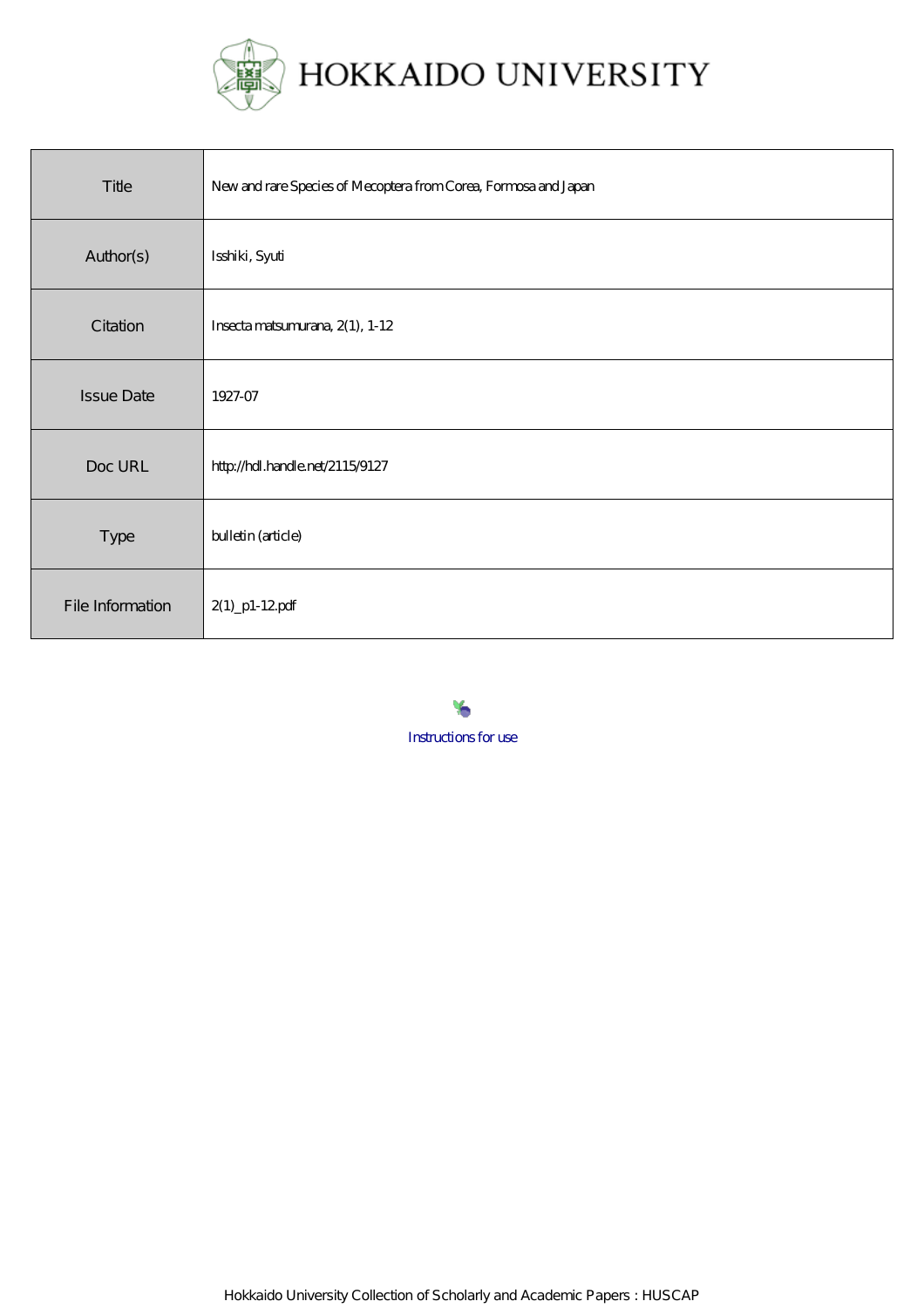# NEW AND RARE SPECIES OF MECOPTERA FROM COREA, FORMOSA AND JAPAN

#### By

SYUTI ISSHIKI **- ....** 

My intension is to carry out a phylogenetic study on the species of *Mecoptera* found in Far East. But, owing to the deficiency of materials and the lack of identifications, there lies still a deep gap to be filled in. The present small paper is a preliminary report on way to make a revision of the oriental *Mecoptera.* 

This paper has been kindly seen through by Prof. Dr. S. MATSUMURA to be put on press, for whom the author expresses his cordinal thanks.

#### PANORPIDÆ

# *Panorpodes pulchra* n. sp.

Head, thorax and three terminal abdominal segments beautiful orange-yel-

low; a region enclosing the ocelli brownish black; antennae and maxillary palpi brown; sides of meso- and metanotum, first six abdominal segments, gonostyli of male and cerci of female blackish brown. Sixth abdominal segment with pleural membrane as long as 5th; 7th cylindrical, broader than long; 8th narrower than 7th, being broader than long, broadened towards the apex; distal segment of gonostyli (chelae) short, broad; hy-



pandrium (lower appendage) very broad, branches broad and long, widely apart from each other, extending beyond the middle of chelae, with apex truncated;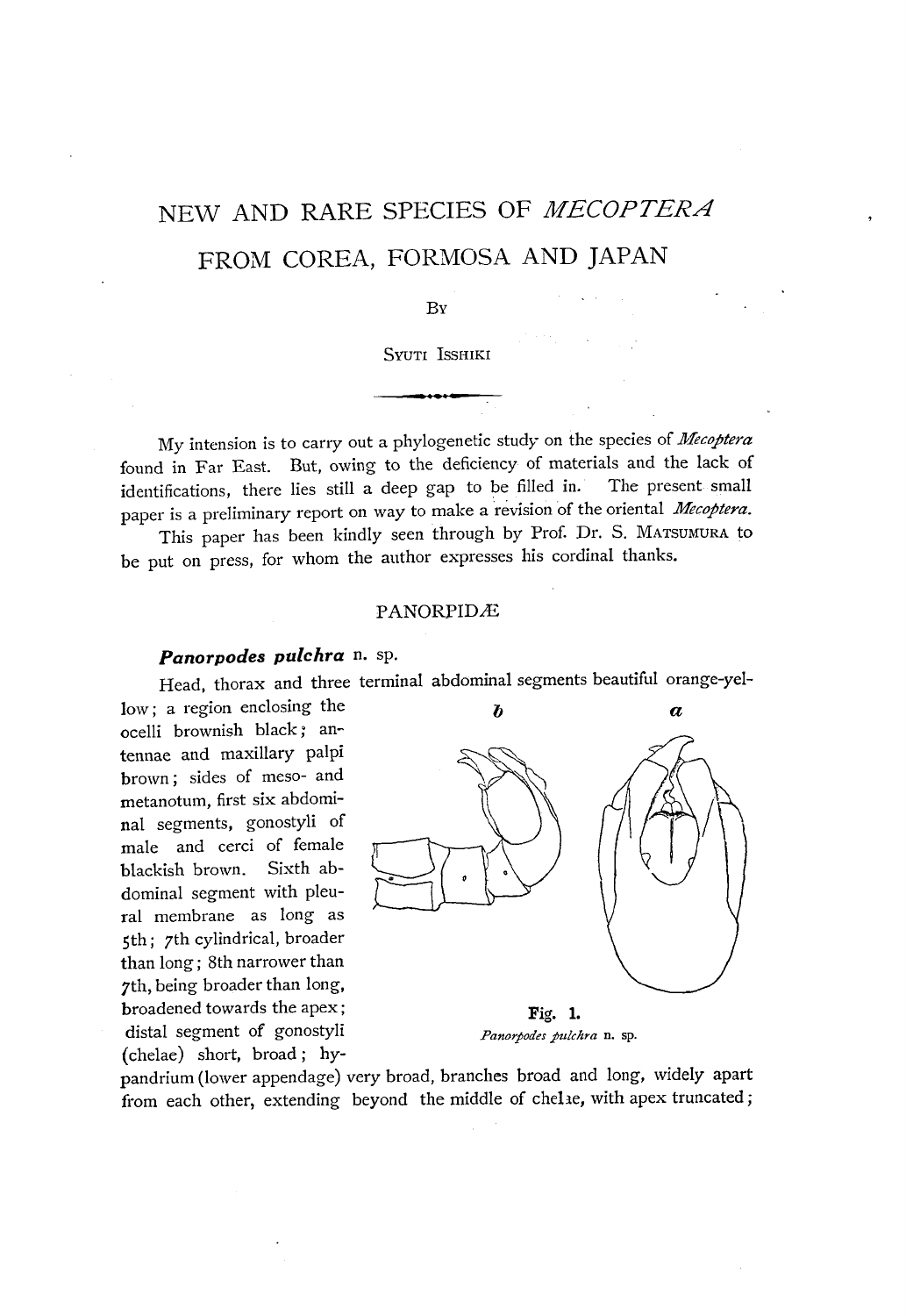epiandrium (upper appendage) narrowed towards the tip, without incision. Wings rather narrow with acute tips; Sc in fore-wing joins  $R_1$ , or sometimes joins the costa before the pterostigma; fork of  $M_1$  and  $M_2$  stalked from medial cell; only one inter no-cubital cross-vein; only a cross-vein between  $I A$  and  $2A$ , inspite of 1A extending beyond the level of  $rf$  (origin of radial sector); membrane hyaline, colourless, pterostigma opaque, venation dark brown or blackish brown, apical cross-vein colourless, no marking, or only a faint indication of pterostigmatical band.

#### Fore-wing-12 mm.

Hab.-Japan; 1 & Gokanosho, Kiushu 5-VI, 1926 (author); 2 & Mt. Kirishimayama, Kiushu 9-V1, 1926 (author); 6 Q Mt. Kunimiyama, Awa, Shikoku 3-VII, 1926 (author).

## *Panorpa peterseana* n. sp.

Head and rostrum yellowish brown, a black spot between the eyes above the antennae. Maxillary palpi yellowish brown, the apical joint with dark brown tip. Antennae blackish brown. Thorax black above, on the sides and venter



Fig. 2. *Panorpa peterseana* n. sp.

yellowish. Abdomen in the female blackish above, becoming brown towards the apex and pale brown ventrally. Second to 6th abdominal segments in the male blackish dorsally, yellowish ventrally; 7th to 9th segments yellowish brown; hind border of the 3rd tergite produced into a short broad median lobe, 4th tergite with a small pointed median process at the anterior  $\frac{1}{4}$ . Chelae short, the basal portion broad. Hypandrium with the distal half narrow; branches broad, flattened, at the apex elliptical, moderately separate from each other, scarcely reach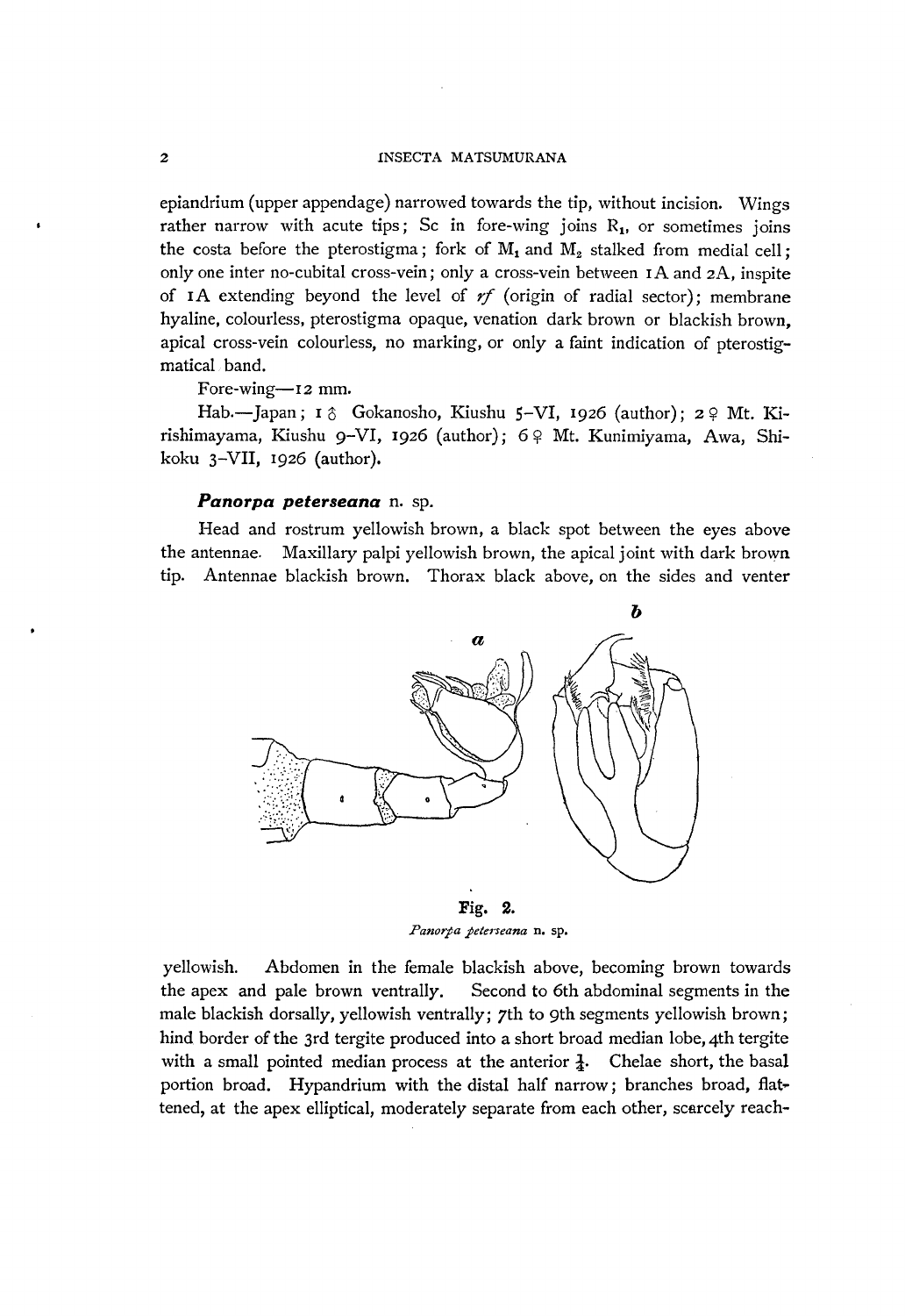ing to the cheliferous joint. Ventral valves (titilators) branched, with a row of hairs, extending beyond the cheliferous joint. Epiandrium long, extending far beyond the cheliferous joint, slightly narrowed towards the apex, which is deeply cleft leaving the sub conical hypovalvae. Wings with an elliptical apex; Sc in fore-wing joins the costa before pterostigma, internal cross-vein normal; markings sooty brown; arrangement of markings nearly the same with that of P. *multifasciaria* MIYAKE. Closely allied to *P. multifasciaria.* 

Fore-wing $-12-14$  mm.

Hab.-Formosa;  $30, 59$  Shinsuiei 18-III, 1926 (author);  $20, 10$  Kunanau, 15-III, 1927 (author).

#### *Panorpa ochraceocauda* n. sp.

Head black, at the sides brown; rostrum ochraceous yellow with two brown longitudinal streaks; palpi brown, at the tip of apical joint blackish. Thorax

above black, at the sides pale greyish yellow. First five abdominal segments above brownish black, below pale brown, 3rd tergite of male with a broad short round median lobe; 6th subcylindrical, a little longer than broad, black; 7th cylindrical, narrower, longer than broad, ochraceous brown; 8th narrower, as long as 7th, ochraceous yellow. Gonostyli beautiful ochraceous yellow, at the tip of distal segment brown, which is very short; basal joint Fig. 3. long. Hypandrium with the *Panorpa ochraceocauda* n. sp.



branches broad, narrowed towards the tip, flattened, considerably shorter than the basal segment of gonopods; ochraceous brown. Epiandrium long, extending beyond the cheliferous joint, at the apex with a deep incision. In the female the last three abdominal segments ochraceous yellow, cerci black.

Wings narrow, at the apex elliptical; Sc joins the costa before the pterostigma, two cross-veins between  $R_2$  and  $R_3$ , anal vein and their cross-veins normal; membrane hyaline, with a purplish reflection; venation brownish black, no marking, except a spot in pterostigma, indicating the pterostigmatical band.

Fore-wing- $14-15$  mm.

Hab.-Formosa;  $I \hat{\circ}$ ,  $I \hat{\circ}$  Tattaka V, 1927 (K. FUKUDA);  $I \hat{\circ}$  Tattaka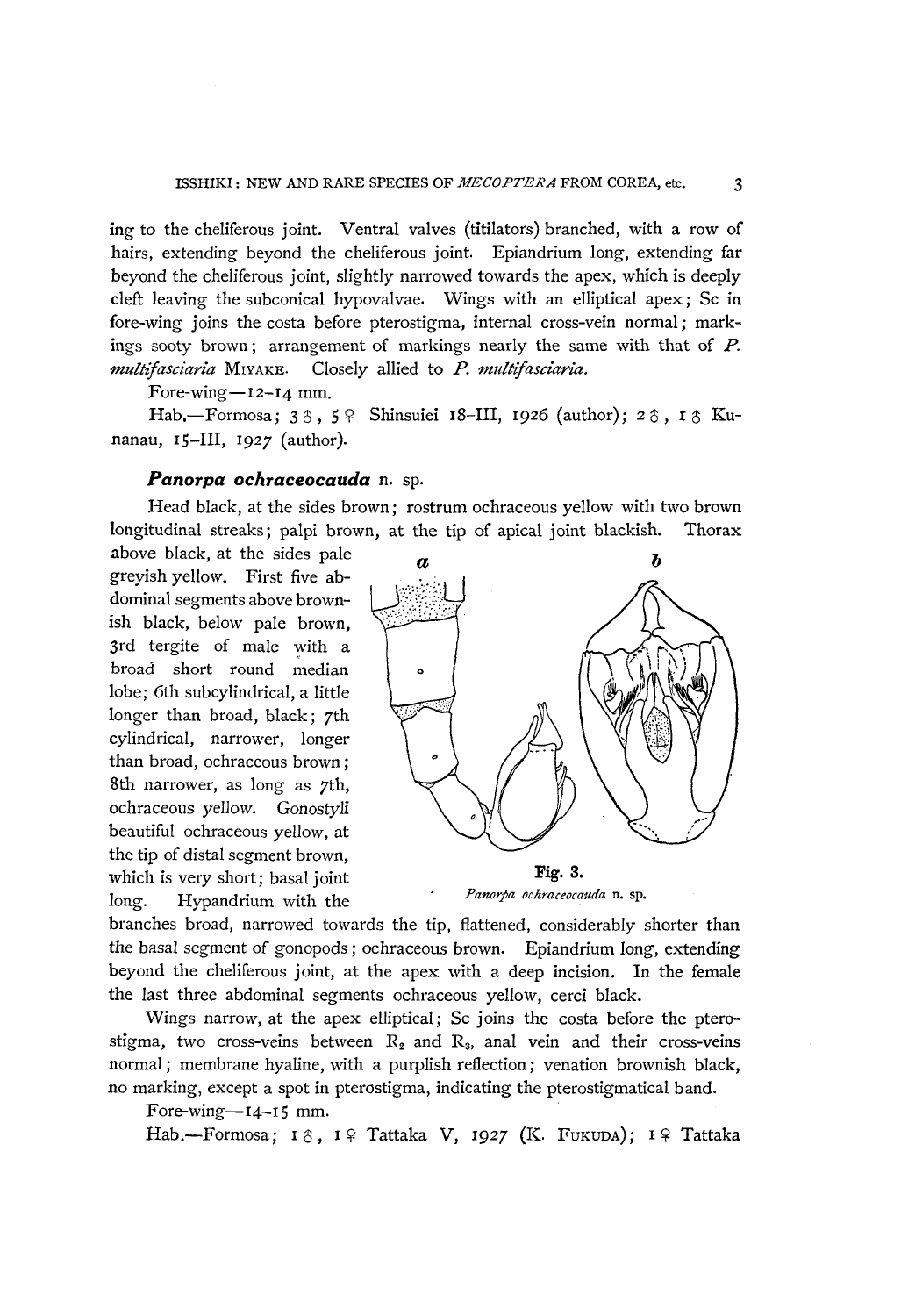2o-VII, 1925 (author). Numerous dried and shrinked specimens in the col-' lection of Government Research Institute in Taihoku.

#### *Panorpa concolor* PETERSEN

E. PETERS., Ent. Medd. Vol. X, p. 220 (1915):—Mecoptera, Coll. Zool. Selys. Longchamps, p. 32 (1921).

As ESBEN-PETERSEN's description was of the female only, I shall describe herein the male. This belongs to the *cornigera*-group. Hind border of the 3rd abdominal tergite slightly produced; 6th segment slightly narrowed towards the



*Panorpa concolor PETERSEN* (3)

the dried specimens).

ish yellow beneath, at the hind border produced above into a slender brownish yellow raised horn; 7th and 8th slender, each broadened towards the apex, and a little curved at the base, brownish yellow. Hypandrium very short; branches rather long, flattened, at the apex obtusely angulated, with some short bristles, slightly approaching to each other towards the apex, extending to only about a half of the basal segment of gonostyli. Ventral valves strong, pointed towards the tip, reaching the base of chelae. The apex ofEpiandrium with a deep broad incision. Wings in both sexes constantly with no cross-vein between  $R_{2a}$  and  $R_{2b}$ , and one between  $R^{2b}$ 

Ra (this description was made from

apex, blackish brown above, brown-

Hab.-Formosa;  $3\hat{0}$ ,  $3\hat{9}$  Hori 10-V, 1913 (M. MAKI). In the collection of Government Research Institute in Taihoku.

#### *Panorpa leucoptera* UHLER

Uhler Proc. Ac. Nat. Soc. Phild. p. 31 (1858); MACLACHL., Trans Ent. Soc. Lond., p. 196 (1875); E. PETERS., Mecoptera, CoIl. Zool. Selys. Longchamps. p. 42 (1921).

 $\delta$ . Third abdominal tergite with an extraordinary long subcylindrical prolongation; 6th cylindrical, broader than long; 7th slightly longer than 6th, slightly broadened towards the apex; 8th narrower, broadened towards the apex. Basal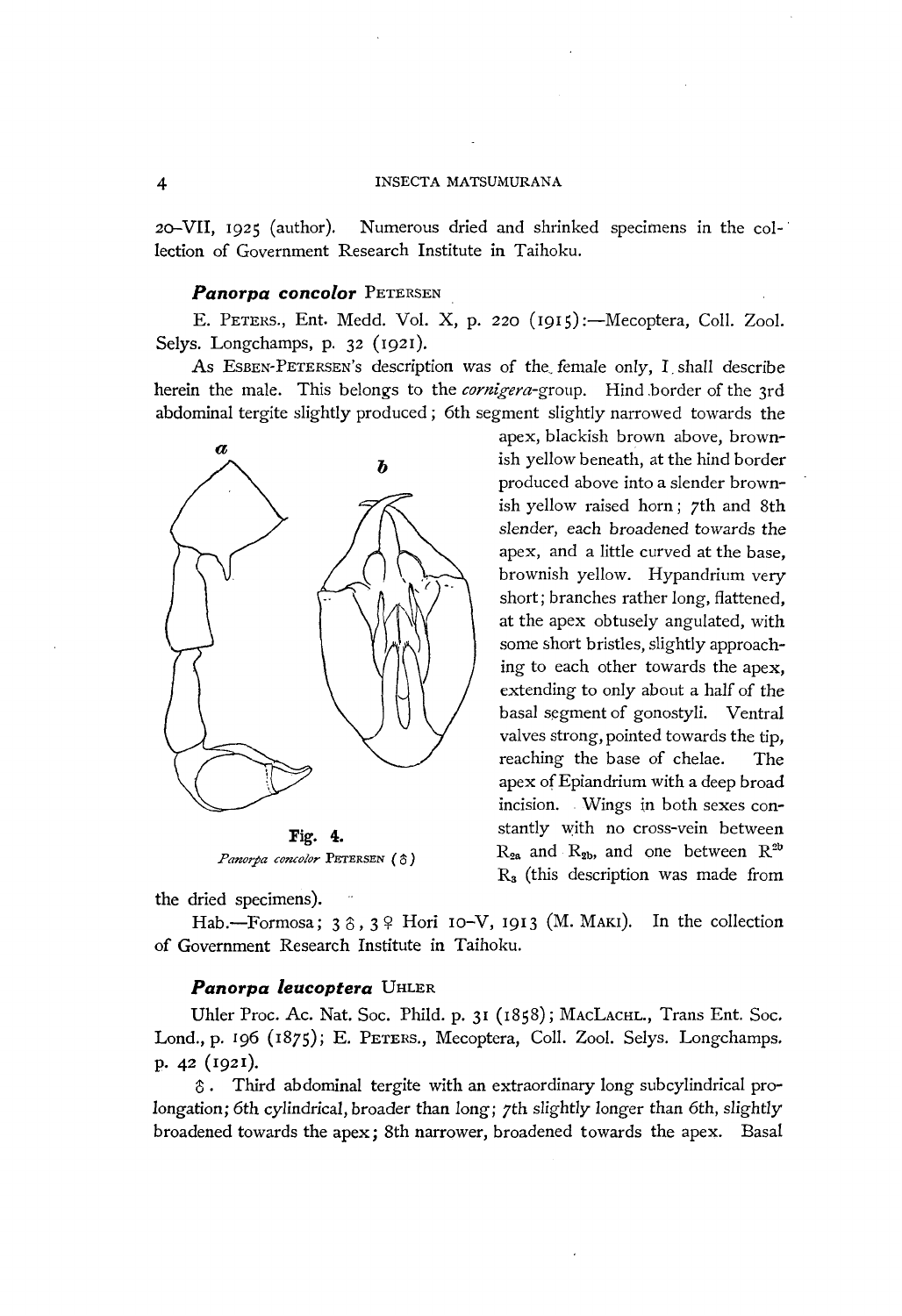

segment of gonopods forms a inner *lobe* at the distal half, with a tuft of black stiff hairs on it; distal segment (chelae) with a prolonged ventral branch from the base. Hypandrium short, broad; branches narrow, long. flattened, wide apart, not extending to the cheliferous joint; a pair of double long hairs at the bases of branches. Titilators branched, the outer branches shorter than the inner ones, widely apart from it, pointed towards the apex. Epiandrium broad, long,  $ex$ tending beyond the cheliferous joint, at the apex without any incision.

The orginal description of this species, was made from a female only. MAC-LACHLAN's description of the male (Mitt. Schwz. Ges. p. 402, 1887) was based upon an incorrect supposition.

This species is closely approximated to *P. takenouchii* MIYAKE, but may be distinguished from it by, a pair of hairs at the bases of hypandrial branches, and slender and proportionally short outer branches of titilators.

Hab.-Japan; 26 Tokugo-toge, Shinano, 6-VII, 1926 (author); 19 Kamikochi, Shinano, 16-VII, 1922 (author); 3 º Kawamata, Shimotsuke I-VIII, 1922 (author).

## *Panorpa okamotona* n. sp.

Head black; rostrum yellowish brown at the base, blackish towards the tip. Thorax pale yellow, pronotum and the anterior lateral margins of mesoand metanotum blackish brown. Abdomen castaneous brown above, brownish *ventrally,* the terminal segments in the male yellowish; gonostyli blackish, with the inner side paler; in the male the hind border of 3rd tergite produced into a short very broad lobe; 6th cylindrical, slightly longer than broad; 7th narrower than 6th, cylindrical, longer than broad; 8th broadened towards the apex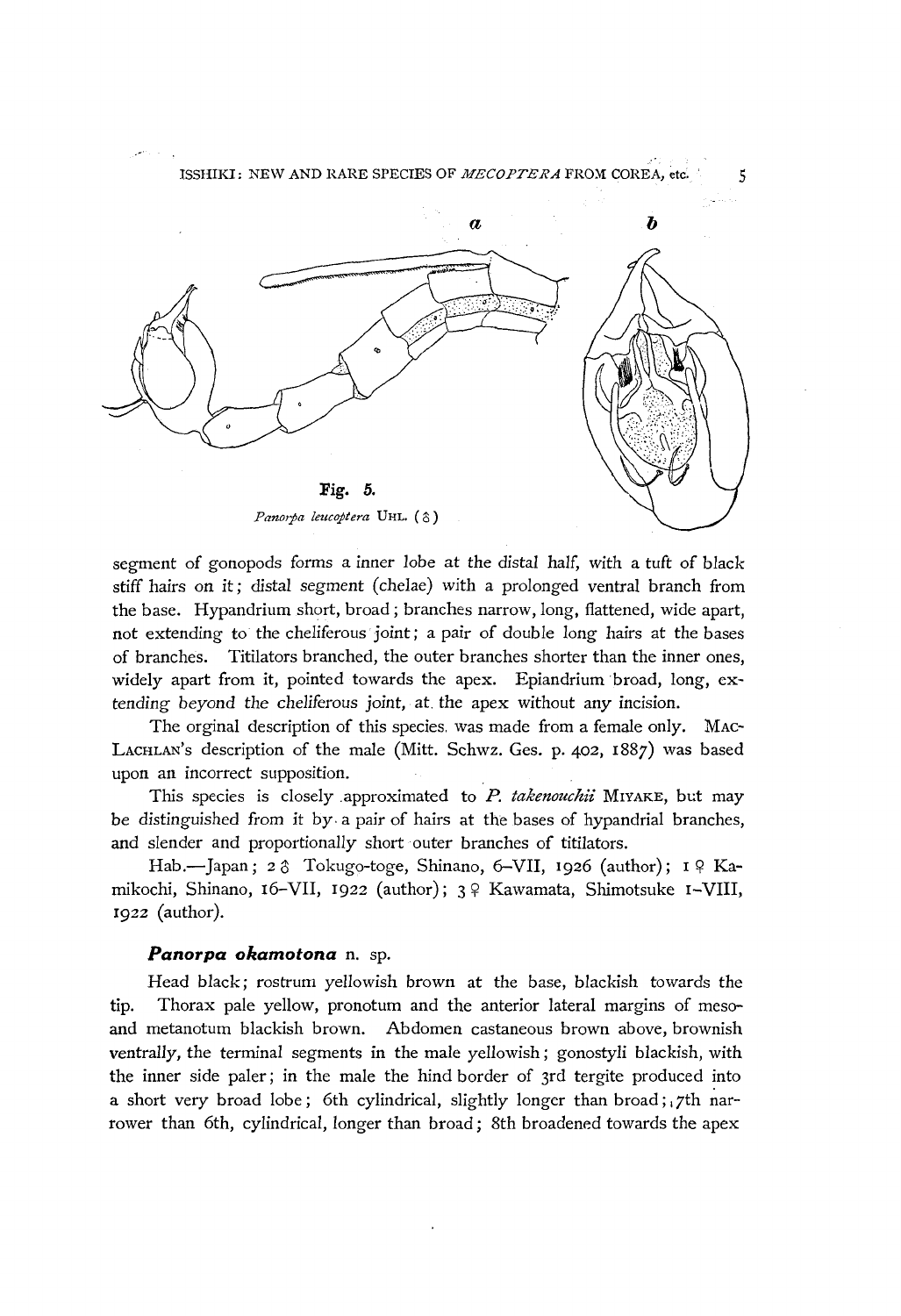

*Panorya okamotona* n. sp.

which is obliquely truncated. Basal segments of gonostyli elongated; distal segments very long, gently curved, slender, with acute tips.

Hypandrium rather narrow, branches broad, flattened, at the apex obtusely angulated, closed with each other, not reaching to the base of chelae. Epiandrium very long, extending to the cheliferous segments, at the apex obtusely angulated. Wings with a yellowish tinge, at the apex elliptical; venation dark yellow in an apical half; Sc in fore-wings joins the costa before the pterostigma, the fork of  $R_2$  and  $R_3$  situated far distally, and stalked from radial cell,  $3A$  so short that the distal cross-vein from  $2A$  joins the hind margin. Markings sooty brown; submedian band with a posterior half broad, but at the anterior third being eliminated; marginal spot very small, isolated from the costa; pterostigmatical band with the branches complete, in the male the apical branches of hind-wing reduced ; apical bands in the female often with basal branches.

Fore-wing $-13-15$  mm.

Hab.-Corea;  $4 \delta$ ,  $3 \delta$  Shakoji 25-VI, 1926 (author).

## *Neopanorpa makii* n. sp.

This species is closely allied to N. *formosana* NAVAS, but may be distinguished by the following characters:

Basal segment of gonostyli small, short, with an oval outline. Hypandrium narrowed towards the apex; branches long, extending beyond the cheliferous joints, broad, flattened, with a narrow petiole. Epiandrium long, without an incision at the apex. Wings moderate, at the apex elliptical; a narrow streak runs from the apical band along  $R_3$  and then bends forwards to meet the ptero-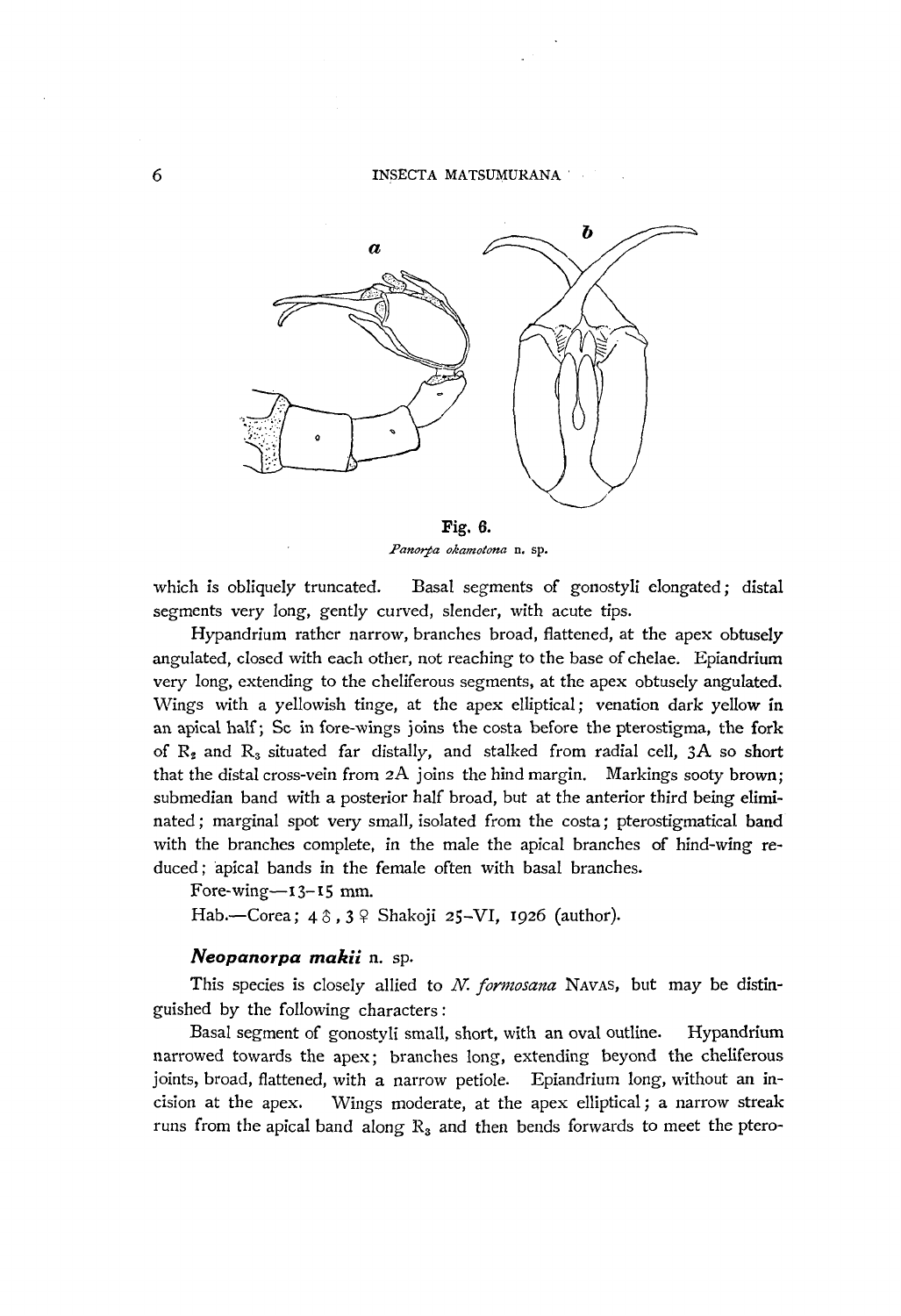

*Neopanorya makii* n. sp.

stigmatical band, enclosing a small circular costal space, while in *formosana* the apical band joins the pterostigmatical band along the costal margin, having no such streak.

# Fore-wing- $I3-14$  mm.

Hab.-Formosa; 16 Arisan, VI, 1914 (M. MAKI); 19 Hori V, 1913 (M. MAKI) (In the Government Research Institute in Taihoku);  $I \hat{\sigma}$ ,  $4 \hat{\varphi}$  Funkiko, Arisan 6-V, 1926 (author).

# *Neopanorpa magna* n. sp.

Head, rostrum, thorax and abdomen reddish brown, at the apical joints of



*Neopanorpa magna* n. sp.

maxillary palpi each with a blackish tip. Thorax above with a black median band.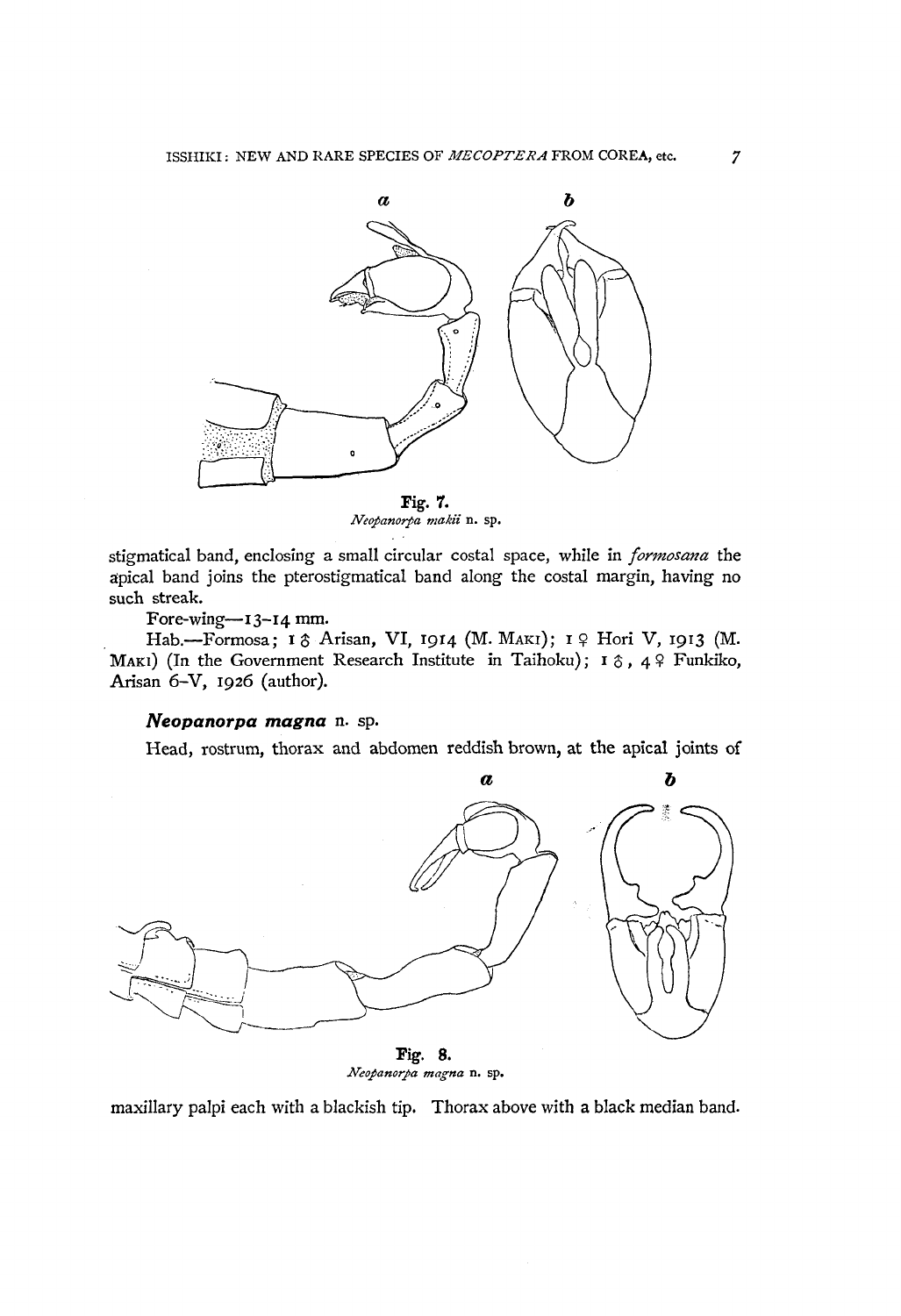Apex of each abdominal segment blackish; in the male the hind border of 3rd segment produced into a curved slender prolongation. resting on the tubercle of 4th segment; 6th about twice as long as 5th. cylindrical, at the apex obliquely truncated; 7th longer than 6th, narrower, broadened towards the apex, a little curved at the base, at the apex obliquely truncated; 8th as long as 7th, narrowed and curved at the base, at the apex obliquely truncated. Gonostyli with the basal segment short, distal segment long, slender, strongly curved in the apical half. Hypandrium short, the branches long, nearly reaching the cheliferous joint, approximated each other at the apex, at the inner edge slightly dilated in the middle. distally with dense strong hairs. Epiandrium broad, short, at the apex with a shallow incision. Wings very narrow, at the apex elliptical; at the basal half slightly tinged with yellow. the venation blackish brown; submedian band and the marginal spots variable, the pterostigmatical band with basal and distal branches, the apical band being well defined.

Fore-wing-10-21 mm.

Hab.-Formosa; 1 & Arisan 12-IX, 1926 (S. AKASAKA) 1 & Pianan 11-VII, 1926 (T. KANO); 1  $\circ$  Funkiko, Arisan 6-V, 1926 (author); 1  $\circ$  Tattaka 20-VII, 1925 (author).

#### **BITTACIDÆ**

### *Bittacus maculatus* n. sp.

Head and rostrum pale brown, a region enclosing the ocelli blackish, the

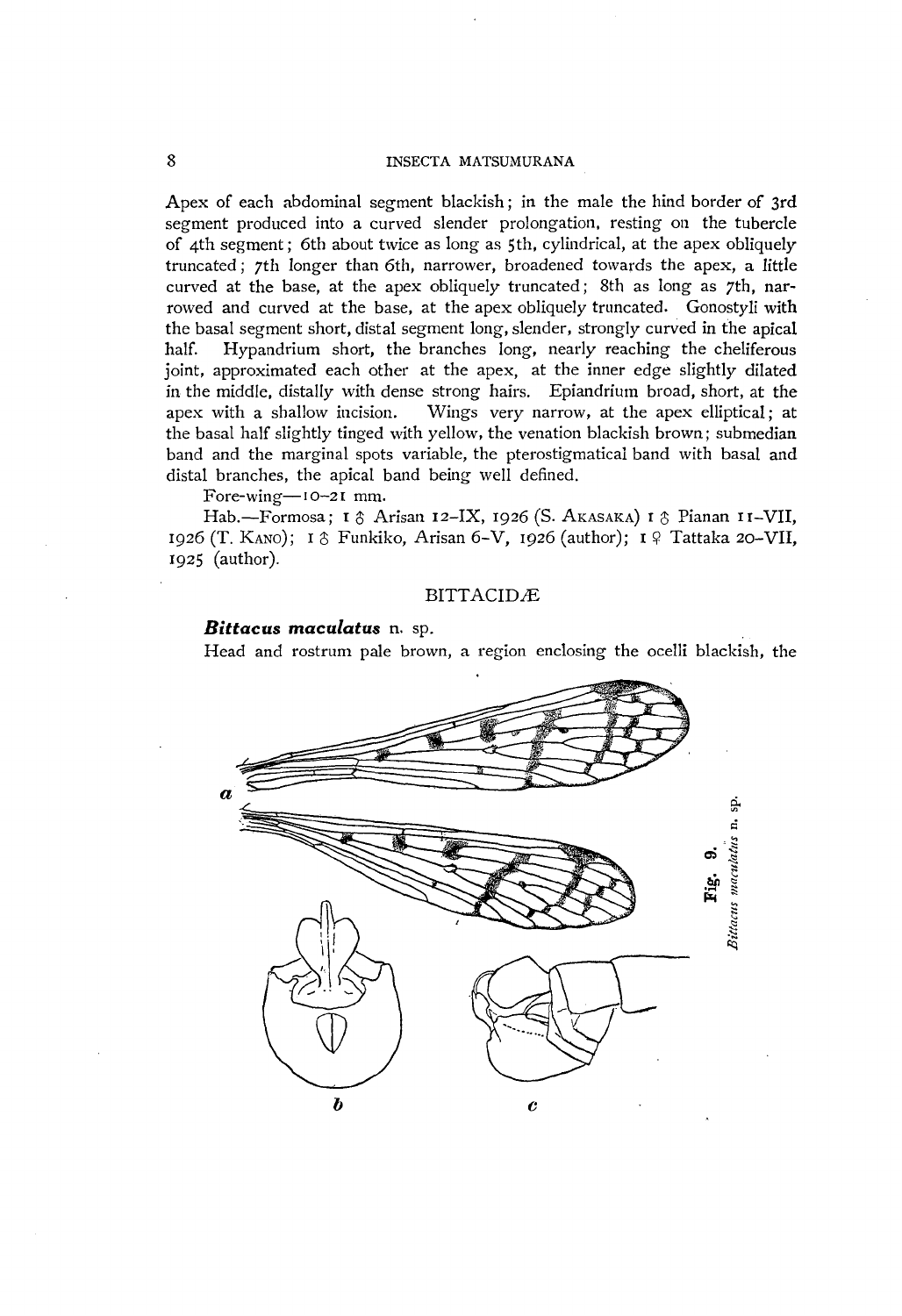#### ISSHIKI: NEW AND RARE SPECIES OF *MECOPTERA* IN COREA, etc. 9

palpi yellowish.' Thorax above dark brown, with a yellowish medio-dorsal band; at the sides pale yellowish. Abdomen brown. Surgonopods of the male without a cleft at each tip. Basal segments of the genital stipes blackish brown, slightly swollen towards each tips, large. Lateral lobe of the aedeagus with a distal incision (Text-fig. 9, c). Wings narrow, with an elliptical apex; subcostal crossvein in the fore-wing at the half way between the origin of Rs and its first fork, or nearer to the origin, in the hind-wings being the nearest to the origin; cybital cross-vein a little before the fork of media; IA joins the margin a little beyond, the cubital cross-vein; no cubito-anal cross-vein; pterostigma connected with radial sector by two cross-veins; membrane with a yellowish tinge, having pale sooty brown spots and striae as shown in Text-fig. 9, a.

Fore-wing-18 mm.

Hab.-Formosa;  $2 \hat{\circ}$ ,  $2 \hat{\circ}$  Koshun V, 1918 (J. Sonan). In the collection of the Government Research Institute of Taihoku. All dried specimens.

#### *Bittacus striatus* n. sp.

This species is closely allied to the preceding species, but may be distinguished in the following points-:



Fig. **10 .** . *Bittaetts striatus.* n. sp.\_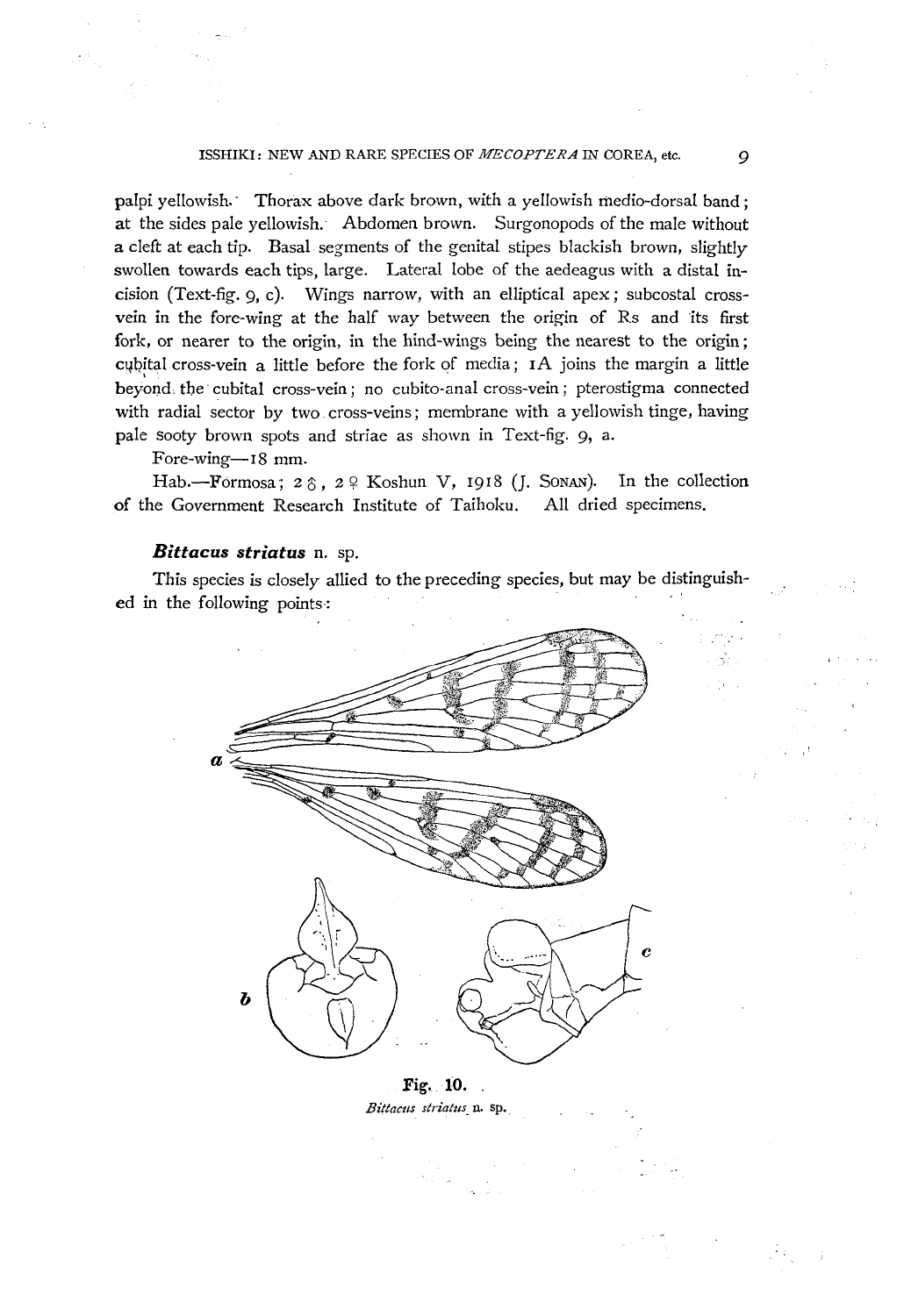Wings broad, at the apex rounded; subcostal cross-vein in the fore-wing nearer"to the fork of Rs than to its origin, in the hind-wing nearer to the origin; cubital cross-vein is beyond the level of the fork of media; rA joins the wingborder considerably before the cubital cross-vein; pterostigma also connected with the radial sector by two cross-veins; membrane deep yellowish; a shade at the fork of Rs extending below beyond the fork of media and forming a streak; distal series of cross-veins arranged in a gently curved line, and their shade forming a streak; other markings as in the preceding species. Surgonopods shorter, broader, having no cleft. Basal segments of the genital styles narrower. Lateral lobes of the aedeagus (Text-fig. 10, c) with a distally elongated thread along the penis.

#### Fore-wing- $r_{7-18}$  mm.

Hab.-Formosa; 1 & Kobayashi, Rato 29-VII, 1923 (Prof. T. SHIRAKI); 19 Taipin 23-VII, 1918 (]. SONAN). Both dried specimens in the collection of the Government Research Institute in Taihoku.

#### **Bittacus formosanus** n. sp.

Antennae irregularly plumose, hairs about as long as or longer than the antennal segment itself; brown, basal joints yellowish brown. Head yellowish brown, the area enclosing the ocelli blackish, rostrum and maxillary palpi dark



 $Bitacus$  formosanus n. sp.

brown. Thorax above dark brown with paler medio-dorsal band, at the sides pale yellowish brown. Legs yellowish brown, at the tip of each joint blackish, forefemur with a distal half blackish. Abdomen yellowish brown with the hind border of each tergite brown. In the male surgonopods rather long, without any cleft at each tip. Basal segment of gonopods not so large as in other species, at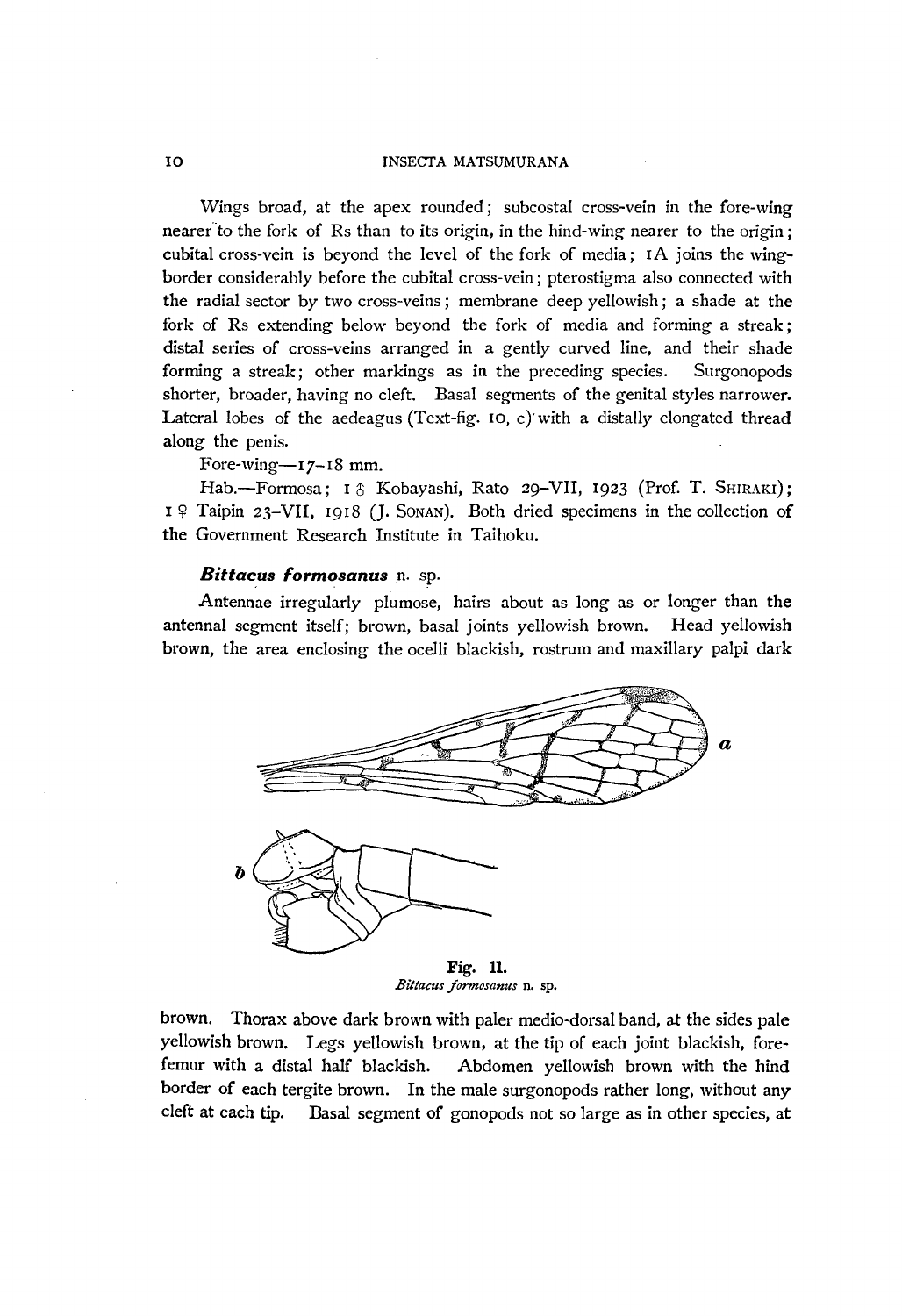the distal end with some long stiff hair. Basal part of the wing narrow, broadened towards the apex which is rounded, strongly bent at the end of  $R<sub>5</sub>$ , the hind margin sinuated at the ends of  $Cu<sub>1</sub>$  and  $Cu<sub>2</sub>$ . Subcostal cross-vein in the forewing nearer to first radial fork than to the origin of Rs, but in the hind wing a little nearer to the origin of Rs, cubito-anal cross-vein near the end of  $IA$ ,  $IA$ joins the margin at a little before the cubital cross-vein. Pterostigma about 4 times longer than broad, connected with the radial sector by two cross-veins, membrane yellow, with numerous dark brown spots and streaks, respectively, along the cross-veins, at the forks of veins, and at the wing margins, as shown in Text-fig. 11, a.

Fore-wing--10-22 mm.

Hab.-Formosa; 1 & Taipin 23-VII, 1918 (J. Sonan); 1 & Kobayashi 28-VIII, 1923 (Prof. T. SHIRAKI), in the colI. of Government Research Institute (dried specimens);  $I \nsubseteq$  Suiriko 6-VIII, 1925 (M. KATO);  $I \nsubseteq$  Rengechi, 11-X, 1926 (author).

\*n.A~~0 •• &~~~=.0.0E.

種が明瞭に决定されてないと、如何なる研究も出來ないのは申すまでもない事である。私の今 後の研究の必要上記載の不完全なもの及び新種の記載をして置く。

*Panorpodes pulchra* ISSK. (n. sp.) スカシシリアゲモドキ

翅は無色透明、体は黑褐色、頭及び腹端は橙黃の美麗色なり。九州及四國産。

*Panorpa peterseana* ISSK. (n. sp.) ミダレシリアゲムシ

P. multifasciaria MIY. に似るも、翅に條紋なく、其基部前線に沿へる條は全くなく、第九腹板 の延長してなせる叉狀の附屬器は、甚しく長し。臺灣産。大家ペーテルゼン氏に敬意を表し命名す。

*Panorpa ochraceocauda* ISSK. (n. sp.) ツマキシリアゲムシ

黑色、腹部末端は赤黄色、翅は無色透明、紫色の光澤あり、緣紋部に一点又は一短線あるのみ にて他に斑紋なし。臺灣産。

Panorpa concolor E. PETERS. ウスイロシリアゲムシ

雄は第六腹節後方より上向せる刺狀突起を出す、翅は黃色半透明、綠紋部に弱き一褐点あるの み。臺灣産。

*Panorpa leucoptem* UHLER フタスヂシリアゲムシ

雄は第三腹節背面に長き棒狀附屬物と、第九腹板の叉狀部の分岐点に、二剛毛の合一せる一對 の附屬物あり。本州産。MACLACHLAN 氏 の雄の記載は他種を本種と思ひてなせるものならん。